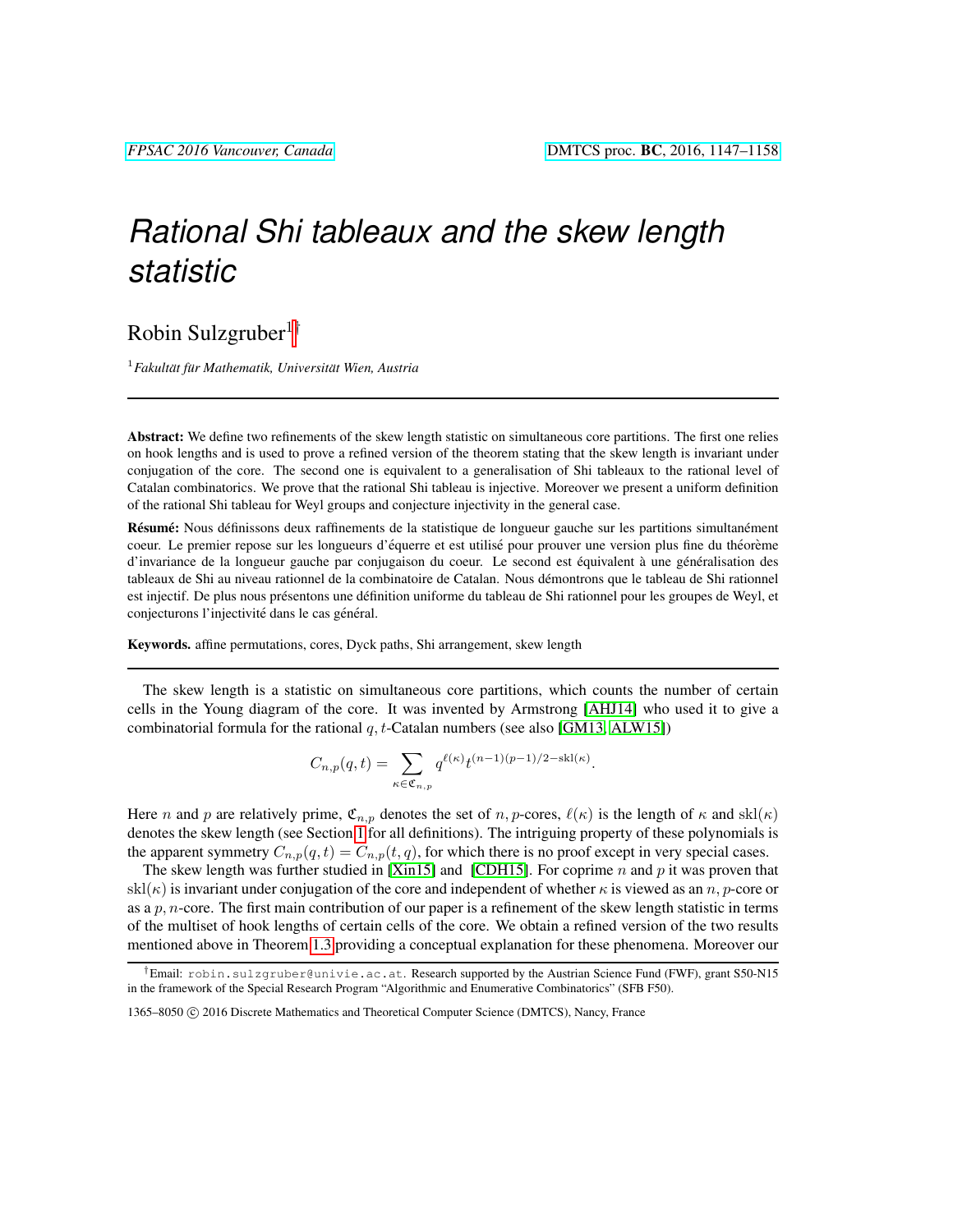method of proof relies on induction and does not use rational Dyck paths. This has the advantage that we do not need to assume that n and p are relatively prime. Theorem [1.3](#page-3-0) therefore extends to previously untreated cases.

Shi tableaux [\[FTV11\]](#page-11-3) encode the dominant regions of the (m-extended) Shi arrangement, which are counted by the Fuß–Catalan numbers. The Shi arrangement and its regions are intimately related to the affine symmetric group. In [\[GMV14\]](#page-11-4) Gorsky, Mazin and Vazirani define the so called  $p$ -stable affine permutations, which can be seen as a generalisation of the regions of the Shi arrangement to the rational level of Catalan combinatorics. In Section [2](#page-4-0) we define rational Shi tableaux, which encode dominant p-stable affine permutations. Our main result concerning rational Shi tableaux is Theorem [2.8,](#page-7-0) asserting that each dominant  $p$ -stable affine permutation is uniquely determined by its Shi tableau. Theorem [2.8](#page-7-0) is especially interesting in view of the fact that the rational Pak–Stanley labelling [\[GMV14\]](#page-11-4) can be obtained by taking the row-sums of the rational Shi tableau.

The Shi arrangement can be defined for any irreducible crystallographic root system Φ. Furthermore,  $p$ -stable affine Weyl group elements have been considered in [\[Thi15\]](#page-11-5). We provide a uniform definition of the rational Shi tableaux of dominant p-stable elements of the affine Weyl group of  $\Phi$ . We conjecture that dominant p-stable Weyl group elements are determined uniquely by their Shi tableaux (Conjecture [2.7\)](#page-6-0).

In Section [3](#page-8-0) we tie our previous results together by relating dominant p-stable affine permutations to rational Dyck paths and simultaneous cores. This is achieved using the Anderson bijection of [\[GMV14\]](#page-11-4). We show that the rational Shi tableau of a dominant p-stable affine permutation can be computed from the corresponding rational Dyck path as the codinv tableau of the path (Theorem [3.2\)](#page-9-0). The codinv statistic on rational Dyck paths, that is, the sum of the entries of the codinv tableau, corresponds naturally to the skew length statistic on cores (Corollary [3.4\)](#page-10-2). Hence we find that rational Shi tableaux can in fact be regarded as another refinement of the skew length statistic. The contents of Section [3](#page-8-0) and in particular the connection between rational Shi tableaux and the zeta map on rational Dyck paths [\[GM13,](#page-11-0) [ALW15\]](#page-10-1) (Theorem [3.3\)](#page-10-3) are the main tools used in the proof of Theorem [2.8.](#page-7-0)

This is an extended abstract and some proofs have been omitted. A preprint of the full version is available [\[Sul15\]](#page-11-6).

## <span id="page-1-0"></span>1 Skew length and conjugation

Throughout this section  $n$  and  $p$  are positive integers (not necessarily coprime!). For any positive integer z we set  $[z] = \{1, \ldots, z\}$ . A *partition*  $\lambda$  is a weakly decreasing sequence  $\lambda_1 \geq \lambda_2 \geq \cdots \geq \lambda_\ell > 0$  of positive integers. The number of *parts* or *summands*  $\lambda_i$  is called the *length* of the partition and is denoted by  $\ell(\lambda)$ . The sum  $\sum_i \lambda_i$  is called the *size* of  $\lambda$ . A partition is often identified with its *Young diagram*  $\{(i,j): i \in [\ell(\lambda)], j \in [\lambda_i]\}$ . We call the elements of the Young diagram *cells* of the partition. The *conjugate* of the partition  $\lambda$  is the partition  $\lambda'$  where  $\lambda'_i = #\{j : \lambda_j \geq i\}$ . Equivalently, if we view partitions as Young diagrams then  $(j, i) \in \lambda'$  if and only if  $(i, j) \in \lambda$ . The *hook length* of a cell of  $\lambda$  is defined as  $h_{\lambda}(i, j) = \lambda_i - j + \lambda'_j - i + 1$ . A partition  $\kappa$  is called *n-core* if no cell of  $\kappa$  has hook length *n*. A partition is called  $n, p$ -core if it is both an *n*-core and a *p*-core. We denote the set of *n*-core partitions by  $\mathfrak{C}_n$  and the set of simultaneous  $n, p$ -cores by  $\mathfrak{C}_{n,p}$ . Clearly  $\lambda \in \mathfrak{C}_n$  if and only if  $\lambda' \in \mathfrak{C}_n$ .

Let  $\lambda$  be a partition. Given the hook length h of a cell x in the top row of  $\lambda$  we denote by  $H^c(h)$  the set of hook lengths of cells in the same column as x. Given the hook length h of a cell x in the first column of  $\lambda$  we denote by  $H^r(h)$  the set of hook lengths of cells in the same row as x. If h is not the hook length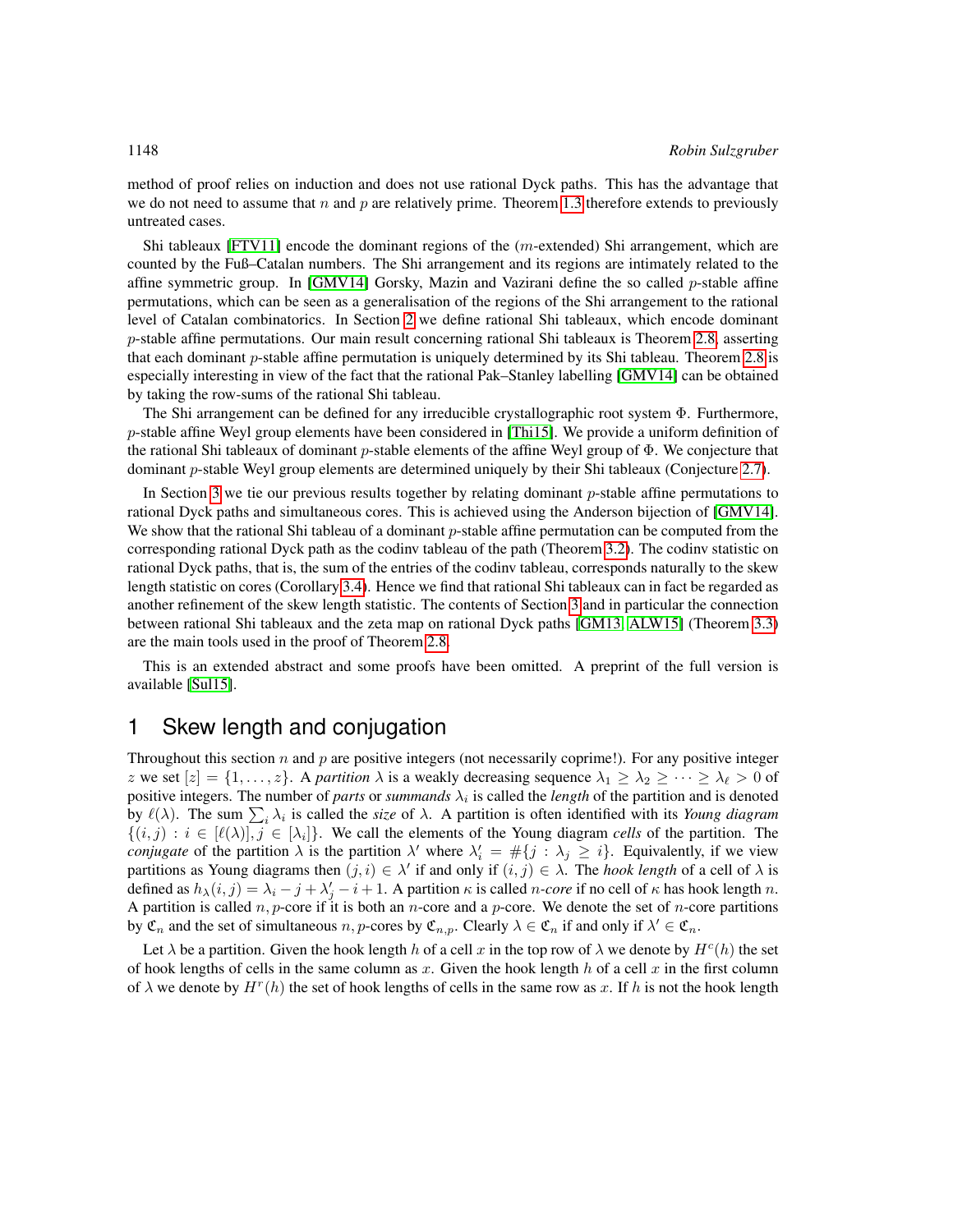

<span id="page-2-0"></span>Fig. 1: A simultaneous core  $\kappa \in \mathfrak{C}_{7,16}$  with the multisets  $H_{7,16}(\kappa)$  in red and  $H_{16,7}(\kappa)$  in green.

of a suitable cell, set  $H^r(h) = \emptyset$  resp.  $H^c(h) = \emptyset$ . For example, in Figure [1](#page-2-0) we have  $H^c(12) = \{12, 5\}$ and  $H^r(12) = \{12, 10, 5, 3, 1\}$  and  $H^r(11) = \emptyset$ .

A subset  $A \subseteq \mathbb{Z}$  is called *abacus* if there exist integers  $a, b \in \mathbb{Z}$  such that  $z \in A$  for all z with  $z < a$ , and  $z \notin A$  for all z with  $z > b$ . We call the elements of A *beads* and the elements of  $\mathbb{Z} - A$  *gaps*. An abacus is *normalised* if zero is a gap and there are no negative gaps. An abacus is *balanced* if the number of positive beads equals the number of nonpositive gaps. An abacus A is  $n$ -flush if  $z - n \in A$ for all  $z \in A$ . The theorem below is a version of the classical result that *n*-cores correspond to abacus diagrams that are *n*-flush (see for example [\[JK81,](#page-11-7) 2.7.13]). Let  $\kappa \in \mathfrak{C}_n$  be an *n*-core with maximal hook length m, that is, m is the hook length of the top left corner. Define  $\alpha(\kappa) = {\kappa_i + 1 - i : i \geq 1}$ and  $\beta(\kappa) = H^c(m) \cup \{z \in \mathbb{Z} : z < 0\}$ , where by convention  $\kappa_i = 0$  when  $i > \ell(\kappa)$ . Note that  $\beta(\kappa) = \{z + \ell(\kappa) - 1 : z \in \alpha(\kappa)\}.$ 

<span id="page-2-1"></span>Theorem 1.1 *The map* α *is a bijection between* n*-cores and balanced* n*-flush abaci. The map* β *is a bijection between* n*-cores and normalised* n*-flush abaci.*

For our purposes in this section we need the following simple consequence of Theorem [1.1.](#page-2-1)

**Lemma 1.2** Let  $\kappa \in \mathfrak{C}_n$  be an *n*-core and  $z \geq 0$ . Then  $z + n \in H^r(h)$  implies  $z \in H^r(h)$ , and  $z + n \in H<sup>c</sup>(h)$  *implies*  $z \in H<sup>c</sup>(h)$ *.* 

In fact, the set of *n*-cores is characterised by the property that  $z + n \in H^c(m)$  implies  $z \in H^c(m)$  for all  $z \geq 0$ , where m is the maximal hook length of  $\kappa$ .

Let  $\kappa \in \mathfrak{C}_{n,p}$  be a simultaneous core with maximal hook length m. Moreover choose an element  $h \in H^c(m)$ . We call the row of  $\kappa$  whose leftmost cell has hook length h an n-row (resp. p-row) if  $h + n \notin H^c(m)$  (resp.  $h + p \notin H^c(m)$ ). Similarly, given  $h \in H^r(m)$  we call the column whose top cell has hook length h an n-column (resp. p-column) if  $h + n \notin H^r(m)$  (resp.  $h + p \notin H^r(m)$ ). Denote by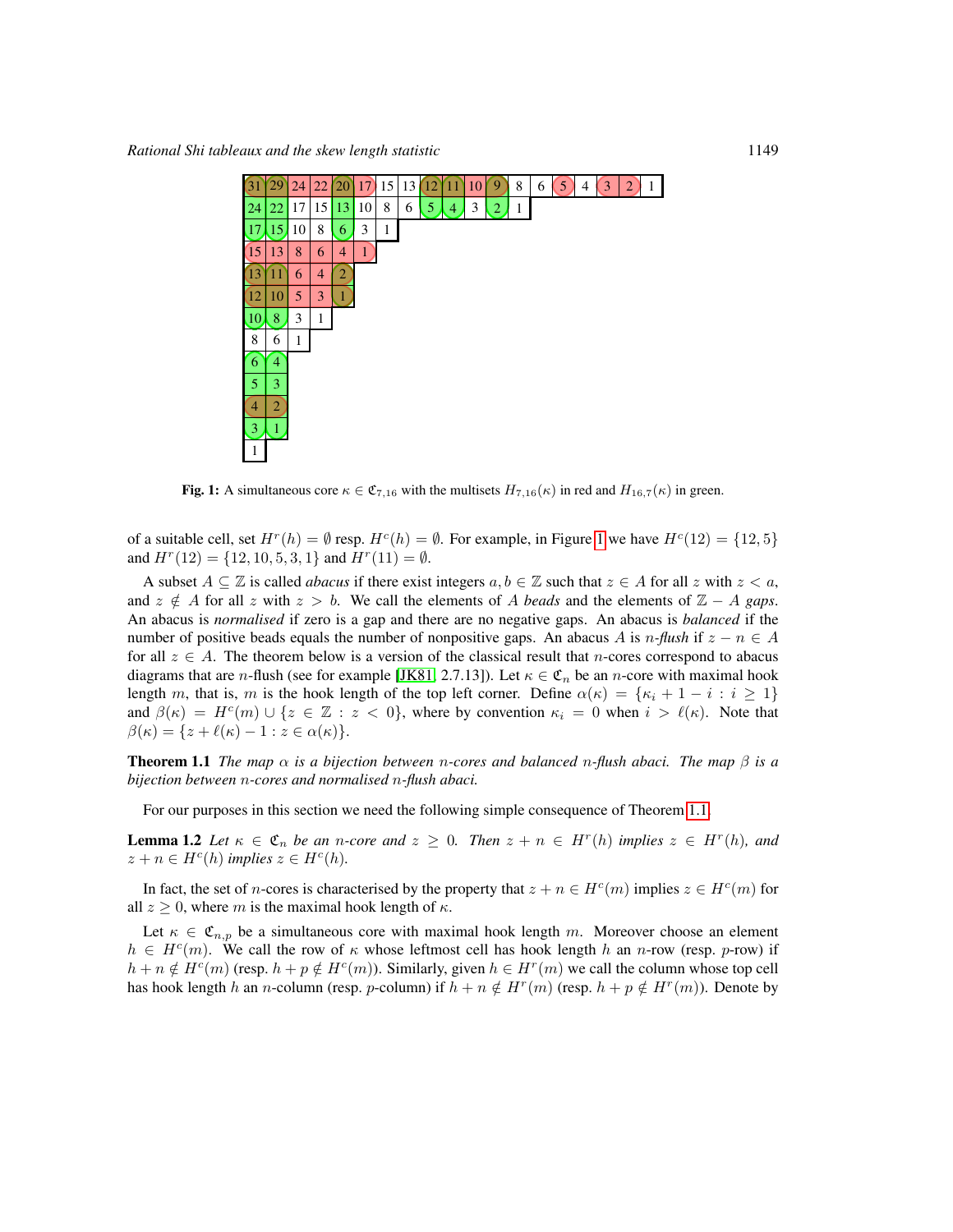$H_{n,p}(\kappa)$  the multiset of hook lengths of cells that are contained both in an n-row and in a p-column. In Figure [1](#page-2-0) the leftmost hook lengths of the 7-rows are 31, 15, 13, 12 and 4, and the top hook lengths of the 7-columns are 31, 29, 20, 12, 11 and 9.

This section's main result is a surprising symmetry property of the multiset  $H_{n,p}(\kappa)$ .

<span id="page-3-0"></span>**Theorem 1.3** Let  $\kappa \in \mathfrak{C}_{n,p}$  be an n, p-core. Then  $H_{n,p}(\kappa) = H_{p,n}(\kappa)$ .

**Proof:** We prove the claim by induction on the size of  $\kappa$ . Denote by  $\bar{\kappa}$  the partition obtained from  $\kappa$  by deleting the first column. Clearly  $\bar{\kappa} \in \mathfrak{C}_{n,p}$  and we may assume that  $H_{n,p}(\bar{\kappa}) = H_{p,n}(\bar{\kappa})$ .

Let m denote the maximal hook length in  $\kappa$ . Note that each n-row of  $\bar{\kappa}$  is an n-row of  $\kappa$ . The only pcolumn of  $\bar{\kappa}$  that is not a p-column of  $\kappa$  has maximal hook length  $m-p$ . Thus there exist sets  $A \subseteq H^c(m)$ and  $B \subseteq H^c(m-p)$  with  $H_{n,p}(\kappa) = (H_{n,p}(\bar{\kappa}) \cup A) - B$ . Similarly  $H_{p,n}(\kappa) = (H_{p,n}(\bar{\kappa}) \cup C) - D$  for some sets  $C \subseteq H^c(m)$  and  $D \subseteq H^c(m-n)$ . It suffices to show that  $A-B=C-D$  and  $B-A=D-C$ .

Suppose  $z \in A$  but  $z \notin B$ . Then  $z \in H^c(m)$  and  $z + n \notin H^c(m)$ . On the one hand we obtain  $z \notin H^c(m-n)$  and  $z \notin D$ . It follows that  $A \cap D = \emptyset$ . On the other hand we obtain  $z + n + p \notin H^c(m)$ and therefore  $z + n \notin H^c(m - p)$ . Since  $z \notin B$  this implies  $z \notin H^c(m - p)$  and consequently  $z + p \notin H^c(m)$ . We obtain  $z \in C$ . Therefore  $A - B \subseteq C - D$ , and  $A - B = C - D$  by symmetry.

Conversely suppose  $z \in B$  but  $z \notin A$ . By symmetry we have  $B \cap C = \emptyset$  and  $z \notin C$ . On the other hand  $z + n \notin H^c(m-p)$  implies  $z + n + p \notin H^c(m)$  and thus  $z + p \notin H^c(m-n)$ . Moreover  $z \in H^c(m-p)$ implies  $z + p \in H^c(m)$  and therefore  $z \in H^c(m)$ . Since  $z \notin A$  we obtain  $z + n \in H^c(m)$  and  $z \in H^c(m - n)$ . We conclude that  $z \in D$  and the proof is complete.

The *skew length*  $\text{skl}(\kappa)$  of an n, p-core was defined by Armstrong, Hanusa and Jones [\[AHJ14\]](#page-10-0) as the number of cells that are contained in an n-row of  $\kappa$  and have hook length less than p. The set  $H_{n,p}(\kappa)$ allows for a new equivalent definition.

<span id="page-3-1"></span>**Proposition 1.4** *Let*  $\kappa \in \mathfrak{C}_{n,p}$  *be an* n, p-core. Then  $\text{skl}(\kappa) = \#H_{n,p}(\kappa)$ *.* 

From Theorem [1.3](#page-3-0) we immediately recover two results that were recently proven by Guoce Xin [\[Xin15\]](#page-11-1), and independently by Ceballos, Denton and Hanusa [\[CDH15\]](#page-11-2) when  $n$  and  $p$  are relatively prime.

<span id="page-3-2"></span>Corollary 1.5 *The skew length of an* n, p*-core is independent of the order of* n *and* p*.*

<span id="page-3-3"></span>**Corollary 1.6** Let  $\kappa \in \mathfrak{C}_{n,p}$  be an n, p-core with conjugate  $\kappa'$ . Then  $\text{skl}(\kappa) = \text{skl}(\kappa')$ .

Indeed, with our alternative definition of skew length given in Proposition [1.4](#page-3-1) the statements of Corollaries [1.5](#page-3-2) and [1.6](#page-3-3) are identical. We close this section by stating two equivalent conjectural properties of the multiset  $H_{n,p}(\kappa)$  that need further investigation.

**Conjecture 1.7** *Let* n and p be relatively prime, and  $\kappa \in \mathfrak{C}_{n,p}$ . Then the hook length of each cell of  $\kappa$ *appears in*  $H_{n,p}(\kappa)$  *with multiplicity at least one.* 

**Conjecture 1.8** Let *n* and *p* by relatively prime,  $z \ge 0$  and  $\kappa \in \mathfrak{C}_{n,p}$ . Then  $z + n \in H_{n,p}(\kappa)$  implies  $z \in H_{n,p}(\kappa)$ *. Equivalently also*  $z + p \in H_{n,p}(\kappa)$  *implies*  $z \in H_{n,p}(\kappa)$ *.*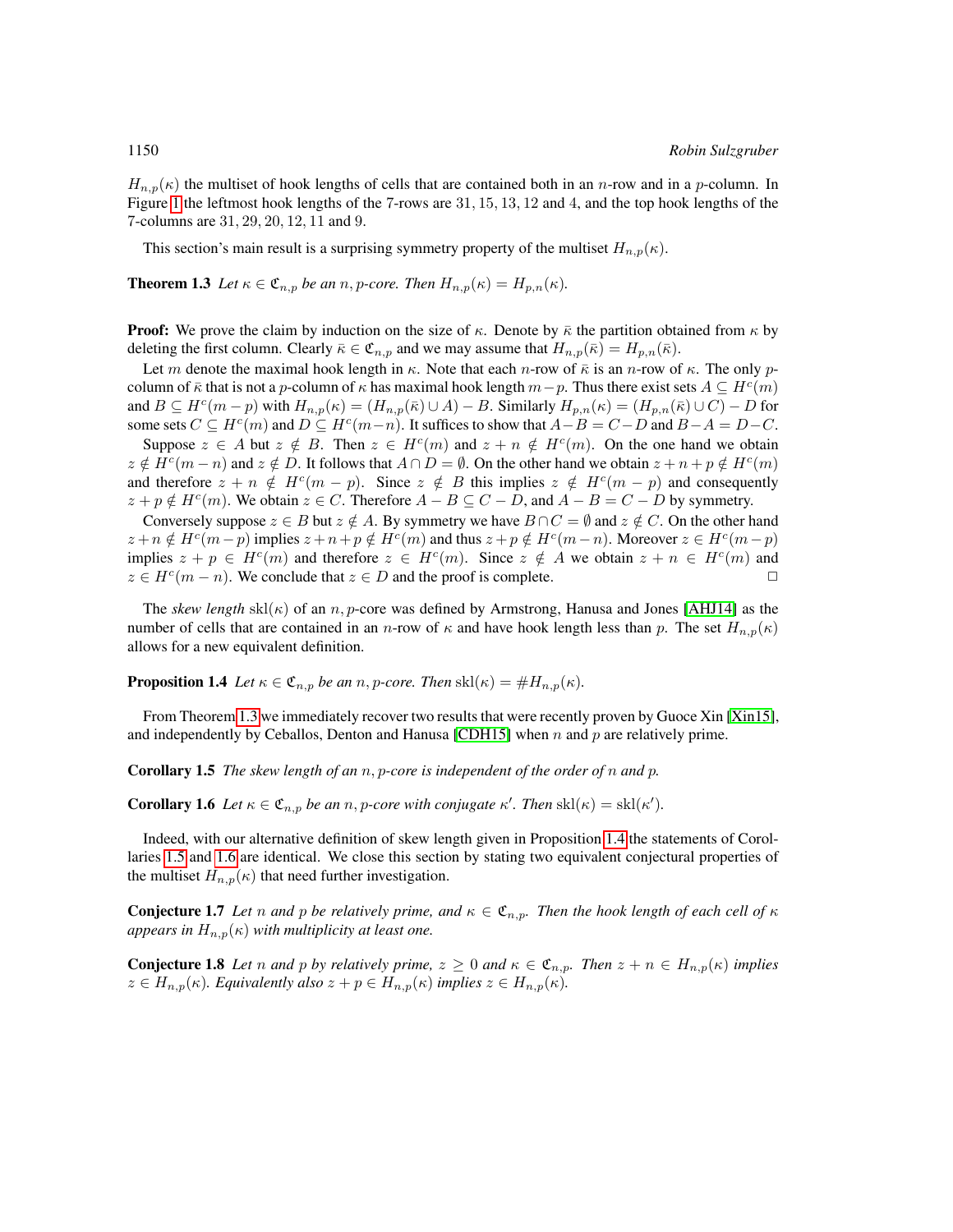# <span id="page-4-0"></span>2 Rational Shi tableaux

In the beginning of this section we recall some facts about root systems and Weyl groups. For further details we refer the reader to [\[Hum90\]](#page-11-8). Let Φ be an irreducible crystallographic root system with ambient space V, positive system  $\Phi^+$  and simple system  $\Delta = {\sigma_1, \ldots, \sigma_r}$ . Any root  $\alpha \in \Phi$  can be written as a unique integer linear combination  $\alpha = \sum_{i=1}^{r} c_i \sigma_i$ , where all coefficients  $c_i$  are nonnegative if  $\alpha \in \Phi^+$ , or all coefficients are nonpositive if  $\alpha \in -\Phi^+$ . We define the *height* of the root  $\alpha$  by  $\text{ht}(\alpha) = \sum_{i=1}^r c_i$ . Thereby  $\text{ht}(\alpha) > 0$  if and only if  $\alpha \in \Phi^+$ , and  $\text{ht}(\alpha) = 1$  if and only if  $\alpha \in \Delta$ . Moreover there exists a unique *highest root*  $\tilde{\alpha}$  such that  $\text{ht}(\tilde{\alpha}) \geq \text{ht}(\alpha)$  for all  $\alpha \in \Phi$ . The *Coxeter number* of  $\Phi$  can be defined as  $h = ht(\tilde{\alpha}) + 1$ .

Let  $\delta$  be a formal variable. We define the set of *affine roots* as  $\widetilde{\Phi} = {\alpha + k\delta : \alpha \in \Phi, k \in \mathbb{Z}}$ . The *height* of an affine root is given by  $ht(\alpha + k\delta) = ht(\alpha) + kh$ . The sets of *positive* and *simple affine roots* are defined as  $\tilde{\Phi}^+ = \Phi^+ \cup \{\alpha + k\delta \in \tilde{\Phi} : \alpha \in \Phi, k > 0\}$  and  $\tilde{\Delta} = \Delta \cup \{-\tilde{\alpha} + \delta\}$ . Thus  $\alpha + k\delta \in \tilde{\Phi}^+$  if and only if  $\text{ht}(\alpha + k\delta) > 0$ , and  $\alpha + k\delta \in \tilde{\Delta}$  if and only if  $\text{ht}(\alpha + k\delta) = 1$ .

The *Coxeter arrangement* Cox( $\Phi$ ) consists of all hyperplanes of the form  $H_{\alpha} = \{x \in V : \langle x, \alpha \rangle = 0\}$ for  $\alpha \in \Phi$ . Its regions, that is, the connected components of  $V - \bigcup_{\alpha \in \Phi} H_{\alpha}$ , are called *chambers*. We define the *dominant chamber* as

$$
C = \{x \in V : \langle x, \alpha \rangle > 0 \text{ for all } \alpha \in \Delta\}.
$$

The *Weyl group* W of  $\Phi$  is the group of linear automorphisms of V generated by all reflections in a hyperplane in  $Cox(\Phi)$ . The Weyl group acts simply transitively on the chambers. Thus identifying the identity  $e \in W$  with the dominant chamber, each chamber corresponds to a unique Weyl group element.

The *affine arrangement* Aff( $\Phi$ ) consists of all hyperplanes of the form  $H_{\alpha,k} = \{x \in V : \langle x, \alpha \rangle = k\},\$ where  $\alpha \in \Phi$  and  $k \in \mathbb{Z}$ . Its regions are called *alcoves*. We define the *fundamental alcove* as

$$
A_{\circ} = \{x \in V : \langle x, \alpha \rangle > 0 \text{ for all } \alpha \in \Delta \text{ and } \langle x, \tilde{\alpha} \rangle < 1\}.
$$

The *affine Weyl group*  $\widetilde{W}$  of  $\Phi$  is the group of affine transformations of V that is generated by all reflections in a hyperplane in Aff(Φ). The affine Weyl group acts simply transitively on the set of alcoves. By identifying the identity  $e \in \widetilde{W}$  with the fundamental alcove, every alcove corresponds to a unique element of W. An element  $\omega \in W$  is called *dominant* if and only if the alcove  $\omega(A_{\alpha})$  is contained in the dominant chamber C.

Given a root  $\alpha \in \Phi$  we define its *coroot* as  $\alpha^{\vee} = 2\alpha/\langle \alpha, \alpha \rangle$ . The *coroot lattice* is the integer span of all coroots  $\check{Q} = \sum_{\alpha \in \Phi} \mathbb{Z} \alpha^{\vee} \subseteq V$ . For each  $q \in \check{Q}$  the translation  $t_q : V \to V$  defined by  $t_q(x) = x + q$ for all  $x \in V$  is an element of the affine Weyl group. Identifying  $\check{Q}$  with its translation group we obtain  $W = W \times \check{Q}$ . Note that if  $\omega \in W$  is dominant and  $\omega = t_q s$ , where  $q \in \check{Q}$  and  $s \in W$ , then in particular q lies in the closure of the dominant chamber. Thus  $\langle \alpha, q \rangle \ge 0$  for each positive root  $\alpha \in \Phi^+$ .

Fix a root system of type  $A_{n-1}$  by declaring the roots, positive roots and simple roots to be

$$
\Phi = \{e_i - e_j : i, j \in [n], i \neq j\}, \quad \Phi^+ = \{e_i - e_j : i, j \in [n], i < j\}, \quad \Delta = \{e_i - e_{i+1} : i \in [n-1]\}.
$$

We now describe a combinatorial model for the affine Weyl group of type  $A_{n-1}$ . A detailed exposition is found in [\[BB05,](#page-11-9) Sec. 8.3]. The *affine symmetric group*  $\widetilde{\mathfrak{S}}_n$  is the group of bijections  $\omega : \mathbb{Z} \to \mathbb{Z}$  such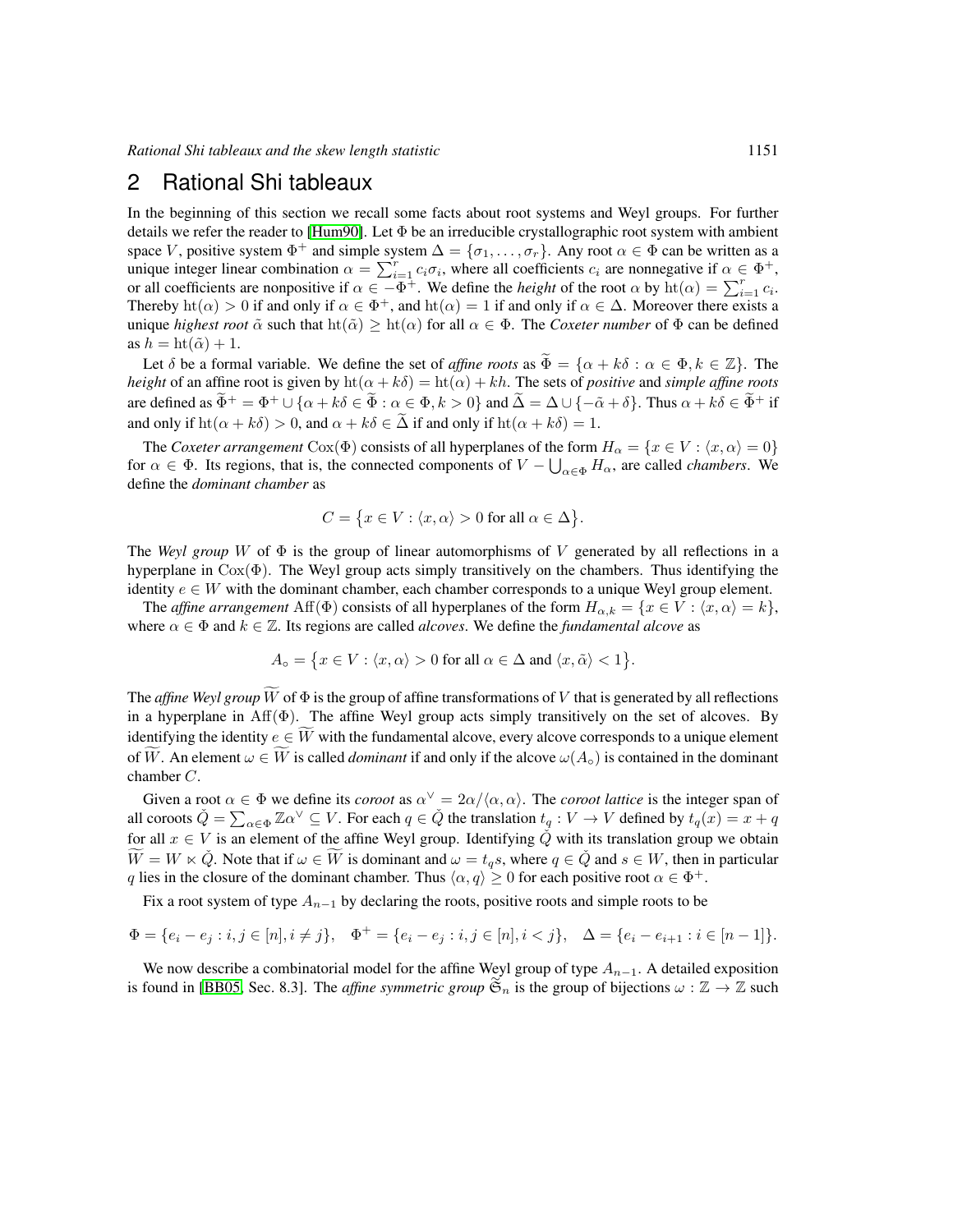that  $\omega(i+n) = \omega(i)+n$  for all  $i \in \mathbb{Z}$  and  $\omega(1)+\cdots+\omega(n) = n(n+1)/2$ . Such a bijection  $\omega$  is called *affine permutation*. Each affine permutation is uniquely determined by its *window*  $[\omega(1), \omega(2), \dots, \omega(n)]$ . The group  $\widetilde{\mathfrak{S}}_n$  has a set of generators called *simple transpositions* given by  $s_i = [1, \ldots, i+1, i, \ldots, n]$  for  $i \in$  $[n-1]$  and  $s_n = [0, 2, \ldots, n-1, n+1]$ . The affine symmetric group and the set of simple transpositions form a Coxeter system isomorphic to the the affine Weyl group of type  $A_{n-1}$ . The symmetric group  $\mathfrak{S}_n$ can be seen as the subgroup of  $\tilde{\mathfrak{S}}_n$  consisting of all affine permutations whose window is a permutation can be seen as the subgroup of  $\tilde{\mathfrak{S}}_n$  consisting of all affine permutations whose window is a permu of  $[n]$ .

The affine symmetric group possesses an involutive automorphism owing to the symmetry of the Dynkin diagram of type  $A_{n-1}$ . Set  $s_i^* = s_{n-i}$  for  $i \in [n-1]$  and  $s_n^* = s_n$ . This correspondence extends to an automorphism  $\omega \mapsto \omega^*$  on  $\widetilde{\mathfrak{S}}_n$ , where  $\omega^*$  is obtained by replacing all instances of  $s_i$  in any expression of  $\omega$  in terms of the simple transpositions by  $s_i^*$ . The involutive automorphism has a simple explicit description in window notation and fulfils many desirable properties.

<span id="page-5-1"></span>**Lemma 2.1** *(i)* Let  $\omega \in \mathfrak{S}_n$  be an affine permutation and  $i \in \mathbb{Z}$ . Then  $w^*(i) = 1 - \omega(1 - i)$ . In *particular the window of*  $\omega^*$  *is given by*  $[n+1-\omega(n), \ldots, n+1-\omega(1)]$ *.* 

*(ii) The involutive automorphism preserves*  $\mathfrak{S}_n$ *, translations, and dominant affine permutations.* 

Let  $\omega \in \mathfrak{S}_n$  be an affine permutation. An *affine inversion* of  $\omega$  is a pair  $(i, j) \in [n] \times \mathbb{N}$  such that  $i < j$ and  $\omega(i) > \omega(j)$ . For  $i, j \in [n]$  with  $i < j$  define

<span id="page-5-0"></span>
$$
k_{i,j}(\omega) = \left| \left\lfloor \frac{\omega^{-1}(j) - \omega^{-1}(i)}{n} \right\rfloor \right|.
$$
 (1)

The numbers  $k_{i,j}(\omega)$  where first considered by Shi [\[Shi86,](#page-11-10) Lem. 4.2.2]. We arrange them in a staircase tableau as in Figure [3.](#page-9-1)

**Lemma 2.2** (Compare to [\[BB05,](#page-11-9) Prop. 8.3.1]) *Let*  $\omega \in \mathfrak{S}_n$  *be an affine permutation.* 

- *(i) Then the number of affine inversions of*  $\omega$  *is given by*  $\sum_{i,j} k_{i,j}(\omega)$ *.*
- *(ii) If*  $\omega$  *is dominant then*  $k_{i,j}(\omega)$  *equals the number of affine inversions*  $(a, b)$  *of*  $\omega$ *, such that*  $\omega(a) \equiv i$ *and*  $\omega(b) \equiv j \text{ modulo } n$ .

Motivated by Lemma [2.2](#page-5-0) we call the collection of numbers  $k_{i,j}(\omega)$  for  $i, j \in [n]$  with  $i < j$  the *inversion table* of  $\omega \in \tilde{\mathfrak{S}}_n$ . A simple computation reveals the effect of the involutive automorphism on the inversion table.

**Proposition 2.3** Let  $\omega \in \mathfrak{S}_n$  be an affine permutation. Then the inversion table of  $\omega^*$  is the transpose of *the inversion table of*  $\omega$ *. That is*  $k_{n+1-j,n+1-i}(\omega^*) = k_{i,j}(\omega)$  *for all*  $i, j \in [n]$  *with*  $i < j$ *.* 

There is a natural way to generalise the inversion table to affine Weyl groups. Let  $\Phi$  be an irreducible crystallographic root system with affine Weyl group  $\overline{W}$ . Let  $\omega \in \overline{W}$  have the decomposition  $\omega = t_a s$ , where  $q \in \check{Q}$  and  $s \in W$ . The affine Weyl group acts on the set of affine roots by

$$
\omega \cdot (\alpha + k\delta) = s \cdot \alpha + (k - \langle q, s \cdot \alpha \rangle) \delta.
$$

A positive affine root  $\alpha + k\delta \in \tilde{\Phi}^+$  is an *affine inversion* of  $\omega$  if  $\omega \cdot (\alpha + k\delta) \in -\tilde{\Phi}^+$ . We denote the set of affine inversions of  $\omega$  by  $\text{Inv}(\omega) = \tilde{\Phi}^+ \cap \omega^{-1} \cdot (-\tilde{\Phi}^+)$ . For  $\omega \in \tilde{W}$  and a positive root  $\alpha \in \Phi^+$  define

$$
k_{\alpha}(\omega) = \#(\text{Inv}(\omega^{-1}) \cap \{\pm \alpha + k\delta : k \in \mathbb{Z}\}).\tag{2}
$$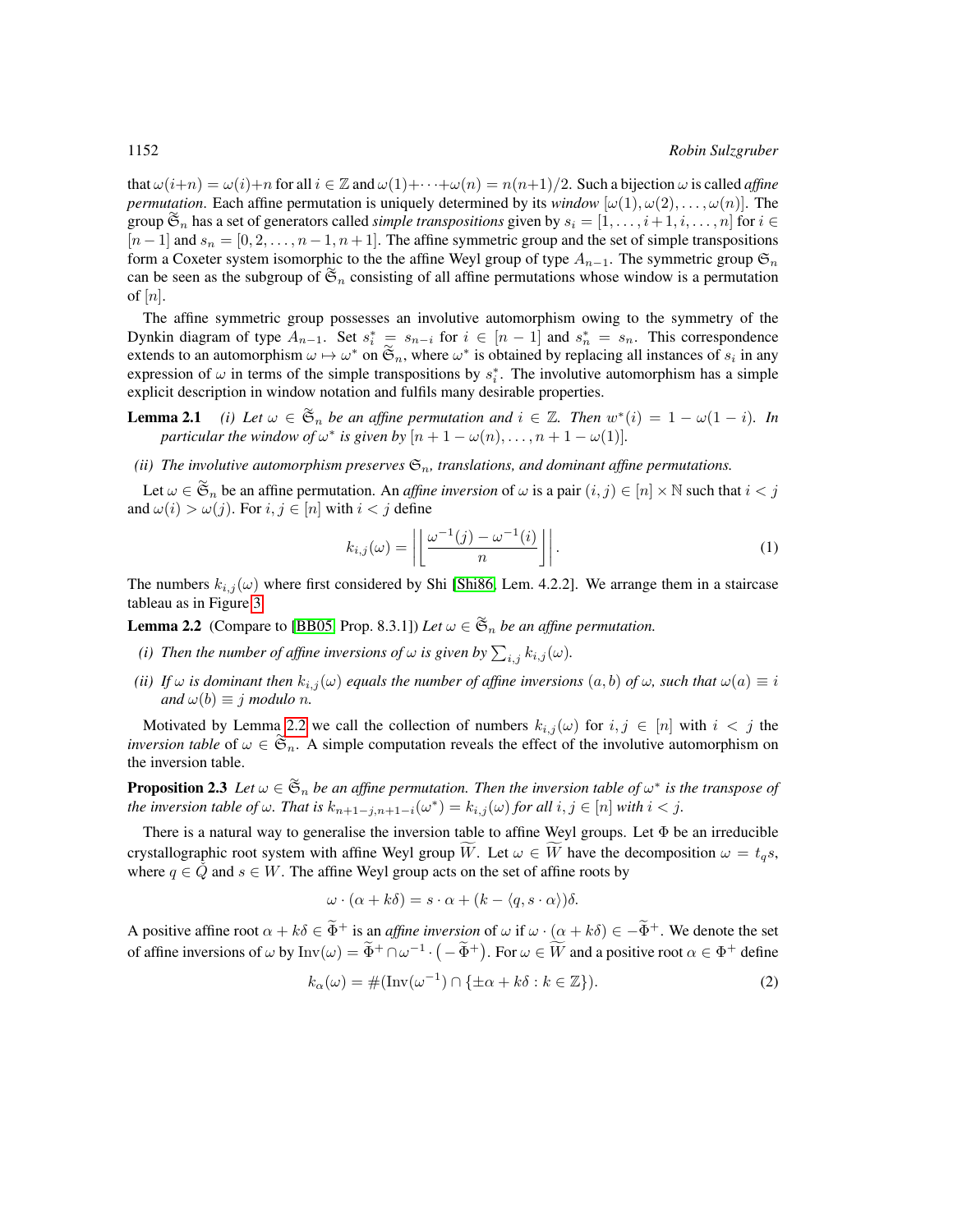*Rational Shi tableaux and the skew length statistic* 1153

**Proposition 2.4** *Let*  $i, j \in [n]$  *with*  $i < j$  *and*  $\omega \in \mathfrak{S}_n$ *. Then*  $k_{i,j}(\omega) = k_{e_i-e_j}(\omega)$ *.* 

Note that two distinct elements of  $\tilde{\mathfrak{S}}_n$  may well have the same inversion table. However, we achieve a bijective correspondence between permutations and tableaux if we restrict ourselves to dominant affine permutations. We shall see that in case of the rational Shi tableau, which also counts certain inversions of affine permutations, the appropriate set is even smaller, in fact finite.

Let p be a positive integer that is relatively prime to n. An affine permutation  $\omega \in \mathfrak{S}_n$  is called p-stable if  $\omega(i) < \omega(i+p)$  for all  $i \in \mathbb{Z}$ . The set of p-stable affine permutations in  $\tilde{\mathfrak{S}}_n$ , denoted by  $\tilde{\mathfrak{S}}_n^p$ , was first considered by Gorsky, Mazin and Vazirani [\[GMV14\]](#page-11-4). As a consequence of Lemma [2.1](#page-5-1) we see that the involutive automorphism  $\omega \mapsto \omega^*$  preserves  $\widetilde{\mathfrak{S}}_n^p$ . If  $p = mn + 1$  then  $\widetilde{\mathfrak{S}}_n^p$  corresponds to the set of minimal alcoves of the regions of the m-extended Shi arrangement. If  $p = mn - 1$  then  $\mathfrak{S}_n^p$  is related to the bounded regions of the m-extended Shi arrangement. Thus  $p$ -stable affine permutations should be viewed as a "rational" analogue of the regions of the Shi arrangement.

Let  $\omega \in \mathfrak{S}_n^p$  be a dominant p-stable affine permutation. Let  $\omega^{-1} = t_q s$ , where  $q \in \tilde{Q}$  and  $s \in \mathfrak{S}_n$ , and  $p = mn + r$  with  $r \in [n - 1]$ . We define the *rational Shi tableau* of  $\omega$  as the collection of integers

$$
t_{i,j}^p(\omega) = \begin{cases} \min(k_{i,j}(\omega), m) & \text{if } r + s(i) < s(j) \text{ or } s(i) + r - n < s(j) < s(i).\\ \min(k_{i,j}(\omega), m + 1) & \text{otherwise,} \end{cases} \tag{3}
$$

where  $i, j \in [n]$  such that  $i < j$ .

One can show that  $k_{i,j}(\omega) \leq m$  whenever  $s(j) - s(i) \in \{r - n, r\}$ . As a consequence  $t_{i,j}^p(\omega) =$  $\min(k_{i,j}(\omega), m)$  if  $p = mn + 1$ , and  $t^{p}_{i,j}(\omega) = \min(k_{i,j}(\omega), m + 1)$  if  $p = mn + (n - 1)$ . For  $p = mn + 1$  we recover the Shi tableau of Fishel, Tzanaki and Vazirani [\[FTV11\]](#page-11-3)

The rational Shi tableau behaves similarly to the inversion table under the involutive automorphism.

**Proposition 2.5** Let  $\omega \in \mathfrak{S}_n^p$  be a dominant p-stable affine permutation. Then the rational Shi tableau of  $\omega^*$  is the transpose of the rational Shi tableau of  $\omega$ . That is,  $t^p_{n+1-j,n+1-i}(\omega^*)=t^p_{i,j}(\omega)$  for all  $i,j\in[n]$ *with*  $i < j$ .

The rational Shi tableau generalises naturally to affine Weyl groups. Let Φ be an irreducible crystallographic root system, and p be relatively prime to the Coxeter number h of  $\Phi$ . Let  $\Phi_p$  denote the set of affine roots of height p. In [\[Thi15,](#page-11-5) Sec. 8] Thiel defines p*-stable* affine Weyl group elements as the set  $\widetilde{W}^p = \{ \omega \in \widetilde{W} : \omega \cdot \widetilde{\Phi}_p \subseteq \widetilde{\Phi}^+ \}.$  Let  $\alpha \in \Phi^+$  be a positive root and  $\omega \in \widetilde{W}^p$  a dominant p-stable element of the affine Weyl group. Define

<span id="page-6-1"></span>
$$
t_{\alpha}^{p}(\omega) = \#(\omega \cdot (-\widetilde{\Phi}_{
$$

where  $\tilde{\Phi}_{\leq p}^{+}$  denotes the set of positive affine roots with height less than p. The *rational Shi tableau* of  $\omega$ is the collection of numbers  $t_{\alpha}^{p}(\omega)$  for  $\alpha \in \Phi^{+}$ .

**Proposition 2.6** Let  $n, p$  be positive coprime integers,  $i, j \in [n]$  with  $i < j$ , and  $\omega \in \mathfrak{S}_n^p$  be a dominant p-stable affine permutation. Then  $t_{i,j}^p(\omega)=t_{e_i-e_j}^p(\omega)$ , which counts the number of affine inversions  $(a,b)$ *of*  $\omega$  *such that*  $b < a + p$ *, and*  $\omega(a) \equiv i$  *and*  $\omega(b) \equiv j$  *modulo n*.

<span id="page-6-0"></span>The following is the main conjecture of this paper.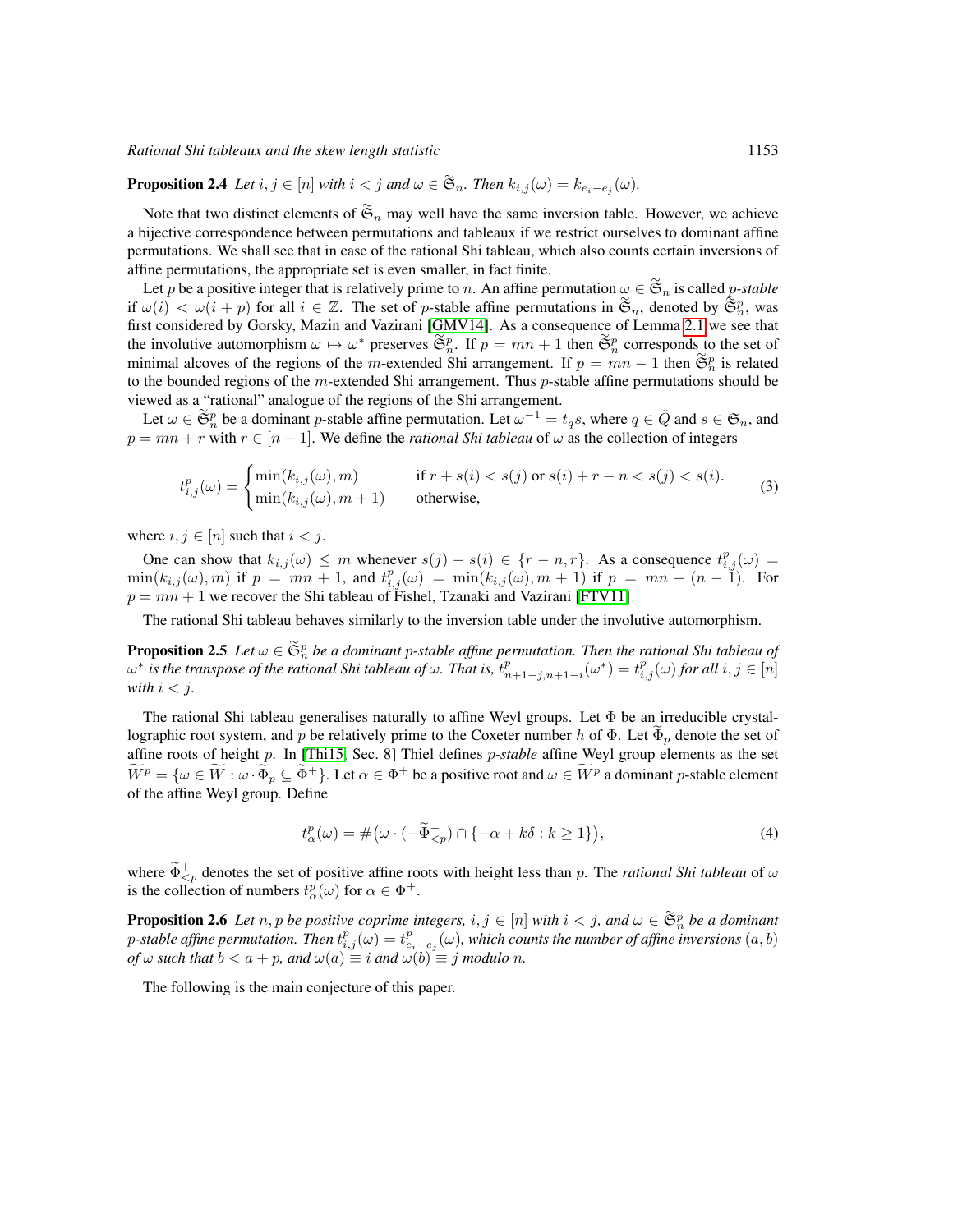**Conjecture 2.7** Let  $\Phi$  *be an irreducible crystallographic root system with affine Weyl group*  $\widetilde{W}$  *and Coxeter number* h*, and let* p *be a positive integer relatively prime to* h*. Then each dominant* p*-stable element of the affine Weyl group is determined uniquely by its rational Shi tableau.*

Conjecture [2.7](#page-6-0) is known in to be true in the Fuß–Catalan case where  $p = mn + 1$ . In the next section we exploit the connections of the affine symmetric group to the combinatorics of rational Dyck paths to prove the conjecture if  $\Phi$  is of type  $A_{n-1}$ . That is, we prove the following theorem. (The proof is found at the end of Section [3.](#page-8-0))

<span id="page-7-0"></span>Theorem 2.8 *Let* n, p *be two positive coprime integers. Then each dominant* p*-stable affine permutation in* ∼ S<sup>n</sup> *is determined uniquely by its rational Shi tableau.*

The sum of the entries of the Shi tableau generalises the height statistic used by Stump in [\[Stu10,](#page-11-11) Conj. 3.14]. Thus the q-Fuß–Catalan numbers proposed therein are generalised by the polynomials

$$
C_{\Phi,p}(q) = \sum_{\omega} \prod_{\alpha \in \Phi^+} q^{t_{\alpha}^p(\omega)},\tag{5}
$$

the sum being taken over all dominant  $p$ -stable elements of the affine Weyl group, after a suitable transformation. To be precise we have  $q^{hmr\bar{}/2}$  Cat<sup> $(m)(W;q^{-1}) = C_{\Phi,hm+1}(q)$ , where r is the rank of  $\Phi$ .</sup>

Pak and Stanley [\[Sta96\]](#page-11-12) found a bijection between the regions of the (m-extended) Shi arrangement of type  $A_{n-1}$  and the set of  $(m-)$ parking functions of length n. Gorsky, Mazin and Vazirani [\[GMV14,](#page-11-4) Def. 3.8] generalised this bijection to a map from  $\tilde{\mathfrak{S}}_n^p$  to the set of rational parking functions. Their *rational Pak–Stanley labelling*  $f(\omega)$  is defined by

$$
f_i(\omega) = \#\big\{(a, b) \in [n] \times \mathbb{N} : a < b < a + p, \omega(a) > \omega(b) \text{ and } \omega(b) \equiv i \text{ modulo } n \big\},\
$$

where  $i \in [n]$ . If  $\omega$  is a dominant p-stable affine permutation then the Pak–Stanley labelling is obtained by taking the row-sums of the Shi tableau of  $\omega$ . That is,  $f_j(\omega) = \sum_{i=1}^{j-1} t_{i,j}^p(\omega)$ . Consequently the *dual Pak–Stanley labelling*, which we define by  $f_i^*(\omega) = f_i(\omega^*)$ , is obtained by taking the column-sums of the Shi tableau of  $\omega$ . That is,  $f_i^*(\omega) = \sum_{j=n-i+2}^n t_{n-i+1,j}^p(\omega)$ .

Partly the motivation for studying rational Shi tableaux comes from the fact that in view of the previous paragraph they can be regarded as an intermediate step between dominant p-stable affine permutations and their image under the Pak–Stanley labelling. If one replaces a dominant p-stable affine permutation  $\omega$ by its rational Shi tableau then some information is apparently lost, since not all inversions of  $\omega$  are taken into account. Moving on to the Pak–Stanley labelling  $f(\omega)$  gives up even more information on the nature of these inversions. Nevertheless there seems to be just enough information left to determine  $\omega$  uniquely. While the injectivity of the Pak–Stanley labelling on the set of all  $p$ -stable affine permutations remains an open problem [\[GMV14,](#page-11-4) Conj. 1.4], it follows from the work of Williams [\[Wil15\]](#page-11-13) that the Pak–Stanley labelling is injective on the set of dominant  $p$ -stable affine permutations. In view of Theorem [2.8](#page-7-0) it is an interesting question whether Shi tableaux can offer new insights regarding this problem.

Another major open problem concerning the Pak–Stanley labelling is to find an analogous labelling for different affine Weyl groups. Notably also this problem can be solved for rational Shi tableaux (recall the definition in [\(4\)](#page-6-1)).

To conclude this section we want to connect the world of cores and abaci to dominant affine permutations. This connection is achieved by the next theorem, which follows essentially from the work of Lascoux [\[Las01\]](#page-11-14). Let  $\omega \in \mathfrak{S}_n$  be a dominant affine permutation, and define  $\gamma(\omega) = \{z \in \mathbb{Z} : \omega(z) \leq 0\}.$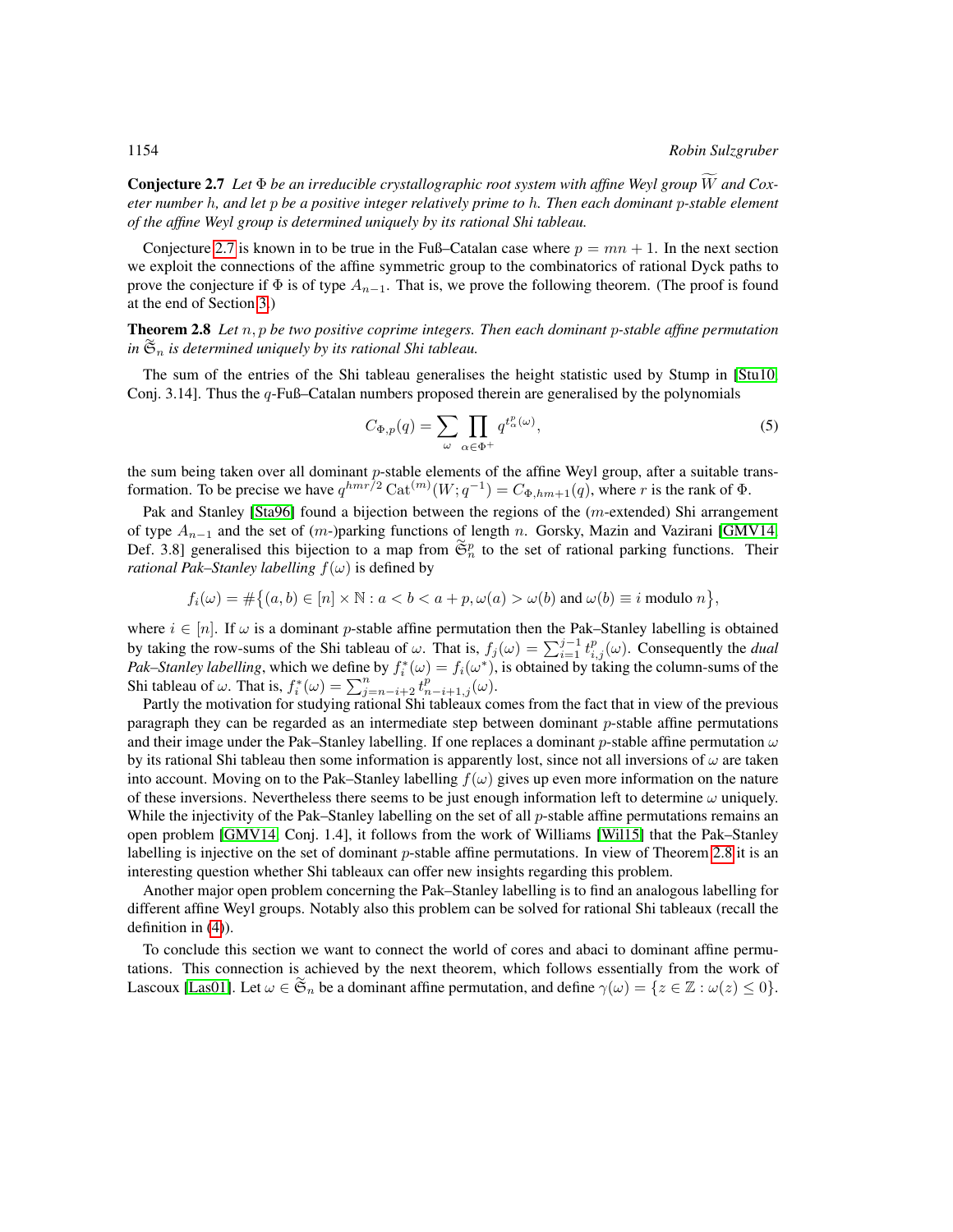| 112 105 98 91 84 77 70 63 56 49 42 35 28 21 14 7 0                                                                                              |  |  |  |  |  |  |  |  |
|-------------------------------------------------------------------------------------------------------------------------------------------------|--|--|--|--|--|--|--|--|
| 96 89 82 75 68 61 54 47 40 33 26 19 12 5 -2 -9 -16                                                                                              |  |  |  |  |  |  |  |  |
| $80 73 66 59 52 45 38 31 24 17 10 3$ -4 -11 -18 -25 -32                                                                                         |  |  |  |  |  |  |  |  |
| 64 57 50 43 36 29 22 15 8 1 -6 -13 -20 -27 -34 -41 -48                                                                                          |  |  |  |  |  |  |  |  |
| 48 41 34 27 20 13 6 -1 -8 -15 -22 -29 -36 -43 -50 -57 -64                                                                                       |  |  |  |  |  |  |  |  |
| $32\left 25\right 18\left 11\right 4$ -3 -10 -17 -24 -31 -38 -45 -52 -59 -66 -73 -80                                                            |  |  |  |  |  |  |  |  |
| $16 \mid 9 \mid 2 \mid -5 \mid -12 \mid -19 \mid -26 \mid -33 \mid -40 \mid -47 \mid -54 \mid -61 \mid -68 \mid -75 \mid -82 \mid -89 \mid -96$ |  |  |  |  |  |  |  |  |
| 0 -7 -14 -21 -28 -35 -42 -49 -56 -63 -70 -77 -84 -91 -98 -105 -112                                                                              |  |  |  |  |  |  |  |  |

<span id="page-8-1"></span>**Fig. 2:** A rational Dyck path  $x \in \mathfrak{D}_{7,16}$ .

**Theorem 2.9** The map  $\gamma$  is a bijection between dominant affine permutations in  $\widetilde{\mathfrak{S}}_n$  and balanced n-flush *abaci. The abacus*  $\gamma(\omega)$  *is p-flush if and only if*  $\omega \in \mathfrak{S}_n^p$  *is p-stable.* 

Recall the map  $\alpha$  from cores to balanced flush abaci that was introduced in Section [1.](#page-1-0) We obtain a bijection  $\alpha^{-1} \circ \gamma$  between the dominant affine permutations in  $\tilde{\mathfrak{S}}_n$  and *n*-cores. In particular  $\alpha^{-1} \circ \gamma$ restricts to a bijection between dominant p-stable affine permutations and  $\mathfrak{C}_{n,p}$ . The following result appears to be new.

**Proposition 2.10** Let  $\omega \in \mathfrak{S}_n$  be a dominant affine permutation. Then  $\alpha^{-1} \circ \gamma(\omega^*)$  is the conjugate *partition of*  $\alpha^{-1} \circ \gamma(\omega)$ .

## <span id="page-8-0"></span>3 The codinv statistic

Let n and p be positive coprime integers. A *rational Dyck path* is a lattice path x that starts at  $(0, 0)$ , consists of n North steps  $N = (0, 1)$  and p East steps  $E = (1, 0)$ , and never goes below the diagonal with rational slope  $n/p$ . Denote the set of all rational Dyck paths by  $\mathfrak{D}_{n,p}$ .

For  $(i, j)$  with  $0 \le i \le p$  and  $0 \le j \le n$  place the label  $\ell_{i,j} = jp - in$  in the unit square with bottom right corner  $(i, j)$ . Given a rational Dyck path  $x \in \mathfrak{D}_{n,p}$ , we assign to each of its steps the label  $\ell_{i,j}$ , where  $(i, j)$  is the starting point of the step. Let  $(\ell_1, \ell_2, \ldots, \ell_n)$  be the vector consisting of the labels of the North steps of x (indicated in red in Figure [2\)](#page-8-1) ordered increasingly. Denote by  $H(x)$  the set of positive labels below  $x$  (indicated in green in Figure [2\)](#page-8-1). These correspond exactly to those boxes below  $x$  but strictly above the diagonal. Hence we have  $area(x) = #H(x)$ .

We introduce the following definitions. A *codinv pair* of x is a pair of integers  $(\ell, h)$  such that  $\ell$  is the label of a North step of x and  $h \in H(x)$  and  $\ell \leq h \leq \ell + p$ . The *codinv tableau* of x is the collection of numbers

$$
d_{i,j}(x) = \#\{ (\ell_i, h) : h \in H, \ell_i < h < \ell_i + p \text{ and } h \equiv \ell_j \mod n \} \tag{6}
$$

where  $i, j \in [n]$  with  $i < j$ . See Figure [3](#page-9-1) for an example.

Similar constructions have appeared before. First we remark that the codinv tableau is related to, albeit not the same as, the laser fillings of Ceballos, Denton and Hanusa [\[CDH15,](#page-11-2) Def. 5.13]. The row-sums and column-sums of the codinv tableau and the laser filling of a Dyck path agree. However, the codinv tableau is always of staircase shape while the laser filling sits inside the boxes below the rational Dyck path.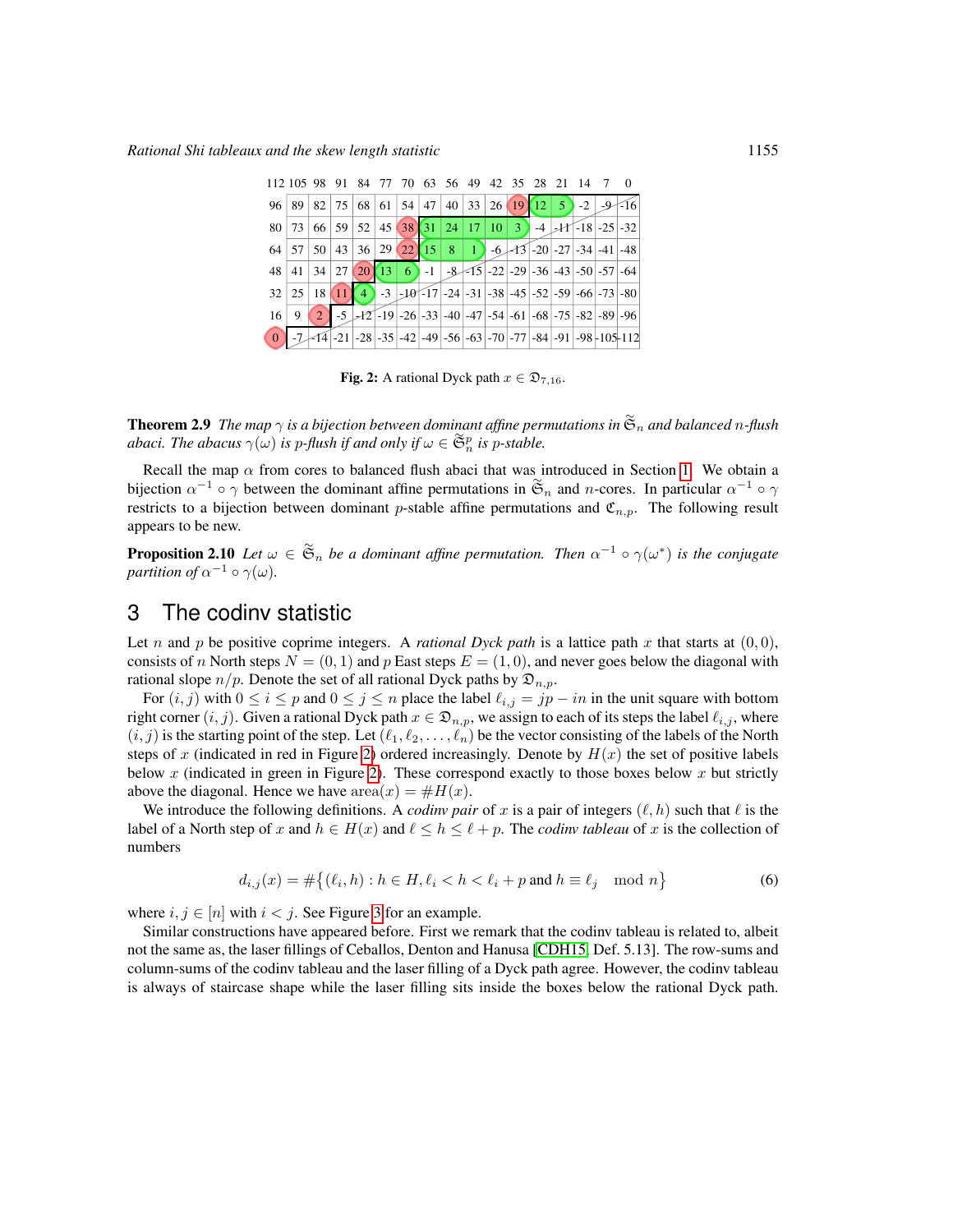$d_{1,2}$  $d_{1,3}\,d_{2,3}$  $d_{1,4} d_{2,4} d_{3,4}$  $d_{1,5}\,d_{2,5}\,d_{3,5}\,d_{4,5}$  $d_{1,6}\,d_{2,6}\,d_{3,6}\,d_{4,6}\,d_{5,6}$  $d_{1,7}\, d_{2,7}\, d_{3,7}\, d_{4,7}\, d_{5,7}\, d_{6,7}$ =  $\Omega$ 1 2 2 3  $\mathfrak{D}$ 1 2 2 2 3 1 1 1  $\mathcal{D}$ 0 0  $\mathcal{D}$ 0 2 2

<span id="page-9-1"></span>Fig. 3: The codinv tableau of the Dyck path in Figure [2.](#page-8-1)

Secondly we note that codinv pairs have been considered by Gorsky and Mazin [\[GM13\]](#page-11-0) using slightly different notation. However, they only considered the column-sums of the codinv tableau.

Our next aim is to relate rational Shi tableaux to codinv tableaux. Our starting point is an elegant bijection  $\varphi : \mathfrak{D}_{n,p} \to \mathfrak{C}_{n,p}$  between rational Dyck paths and simultaneous cores discovered by Ander-son [\[And02\]](#page-11-15). For any finite set  $H = \{h_1, \ldots, h_k\}$  of positive integers there exists a unique partition  $\lambda$ such that H is the set of hook lengths of the cells in the first column of  $\lambda$ . For any  $x \in \mathfrak{D}_{n,p}$  let  $\varphi(x)$  be the partition such that the set of hook lengths of the cells in its first column equals  $H(x)$ . The Dyck path in Figure [2](#page-8-1) thereby corresponds to the core in Figure [1.](#page-2-0)

#### **Theorem 3.1** [\[And02,](#page-11-15) Prop. 1] *The map*  $\varphi : \mathfrak{D}_{n,p} \to \mathfrak{C}_{n,p}$  *is a bijection.*

Gorsky, Mazin and Vazirani [\[GMV14,](#page-11-4) Sec. 3.1] defined a generalised Anderson map  $A$  that bijectively maps the set of  $p$ -stable affine permutations to the set of rational parking functions. We are interested in the restriction of the Anderson map to the set of dominant  $p$ -stable affine permutations, which can be written as the composition  $A = \varphi^{-1} \circ \alpha^{-1} \circ \gamma$  of maps we have already discussed. Here the inverse of Anderson's bijection  $\varphi$  makes an appearance, which accounts for the name of the Anderson map. We use the Anderson map to relate rational Shi tableaux to the codinv statistic.

<span id="page-9-0"></span>**Theorem 3.2** Let  $n, p$  be positive coprime integers and  $\omega \in \mathfrak{S}_n^p$  be a dominant p-stable affine permuta*tion. Then the rational Shi tableau of*  $\omega$  *equals the codinv tableau of*  $A(\omega)$ *. That is,*  $t_{i,j}^p(\omega) = d_{i,j}(A(\omega))$ *for all*  $i, j \in [n]$  *with*  $i < j$ *.* 

The zeta map  $\zeta : \mathfrak{D}_{n,p} \to \mathfrak{D}_{n,p}$  is a map on rational Dyck paths that has appeared many times in the literature. Andrews, Krattenthaler, Orsina and Papi [\[AKOP02\]](#page-10-4) first defined the inverse of the zeta function in the Catalan case  $\mathfrak{D}_{n,n+1}$ . Haglund [\[Hag03\]](#page-11-16) studied the Catalan instance of the zeta map in connection with diagonal harmonics. More recently multiple descriptions of the rational zeta map have been found (see [\[GM13,](#page-11-0) [ALW15\]](#page-10-1)).

The zeta map can be defined as follows. Let  $x = x_1x_2...x_{n+p} \in \mathfrak{D}_{n,p}$  be a rational Dyck path with steps  $x_i \in \{N, E\}$ . For  $i \in [n+p]$  let  $\ell(x_i)$  be the label of the step  $x_i$ . Then  $\zeta(x) = x_{\sigma(1)} x_{\sigma(2)} \dots x_{\sigma(n+p)}$ , where  $\sigma \in \mathfrak{S}_{n+p}$  is the unique permutation such that  $\ell(x_{\sigma(1)}) < \ell(x_{\sigma(2)}) < \cdots < \ell(x_{\sigma(n+p)})$ . The zeta map is accompanied by a second map on rational Dyck paths that is called the eta map in [\[CDH15\]](#page-11-2). It is defined by  $\eta(x) = \zeta \circ \varphi^{-1}((\varphi(x)')$  where  $\lambda'$  is the conjugate partition of  $\lambda$  and  $\varphi$  is Anderson's bijection.

Using the codinv tableau we reprove a connection between the Anderson map, the zeta map and the Pak–Stanley labelling that was already observed in [\[GMV14,](#page-11-4) Thm. 5.3]. Note that each rational Dyck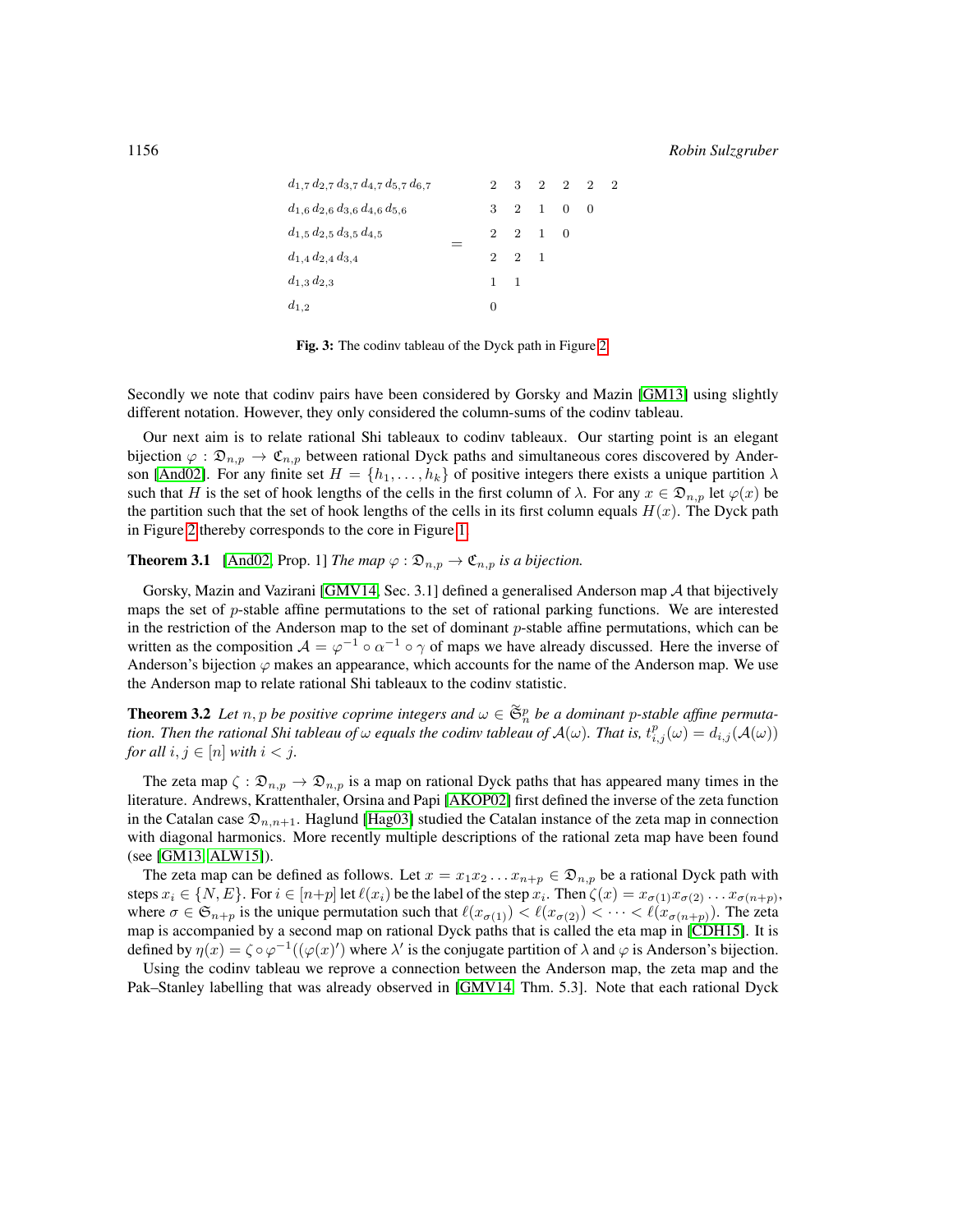path  $x \in \mathfrak{D}_{n,n}$  is the South-West boundary of a partition  $\lambda$  fitting inside the  $p \times n$  rectangle. We call  $\lambda$  the complement of x. For example, the complement of the Dyck path x in Figure [2](#page-8-1) is the partition  $\lambda = (11, 6, 6, 4, 3, 2).$ 

<span id="page-10-3"></span>**Theorem 3.3** Let  $n, p$  be positive coprime integers and  $\omega \in \mathfrak{S}_n^p$  be a dominant p-stable affine permuta*tion. Then the complement of*  $\zeta \circ A(\omega)$  *equals the (reversed*<sup>[\(i\)](#page-10-5)</sup>) Pak–Stanley labelling  $f(\omega)$ *. Moreover, the complement of*  $\eta \circ A(\omega)$  *equals the (reversed) dual Pak–Stanley labelling*  $f^*(\omega)$ *.* 

It is well known that  $\text{skl}(\varphi(x)) = (n-1)(p-1)/2 - \text{area}(\zeta(x))$ . This follows from Armstrong's definition of the zeta map [\[ALW15,](#page-10-1) Thm 4.8], which uses cores. As a first consequence of Theorem [3.3](#page-10-3) we obtain a justification for calling the codinv tableau a refinement of the skew length statistic.

<span id="page-10-2"></span>**Corollary 3.4** *Let*  $x \in \mathfrak{D}_{n,p}$ *. Then*  $\sum_{i,j} d_{i,j}(x) = (n-1)(p-1)/2 - \text{area}(\zeta(x))$ *.* 

Furthermore we may now use a result of Ceballos, Denton and Hanusa [\[CDH15\]](#page-11-2) to prove that each rational Dyck path is determined uniquely by its codinv tableau, or equivalently, that each dominant pstable affine permutation is determined uniquely by its rational Shi tableau.

<span id="page-10-6"></span>**Theorem 3.5** Let  $x, y \in \mathfrak{D}_{n,p}$  such that  $d_{i,j}(x) = d_{i,j}(y)$  for all  $i, j \in [n]$  with  $i < j$ . Then  $x = y$ .

Proof of Theorems [2.8](#page-7-0) and [3.5:](#page-10-6) We deduce the claim from [\[CDH15,](#page-11-2) Thm. 6.3], which asserts that any rational Dyck path x can be reconstructed from the pair  $(\zeta(x), \eta(x))$ . By Theorems [3.2](#page-9-0) and [3.3](#page-10-3) the codinv tableau of x encodes both  $\zeta(x)$  and  $\eta(x)$  in terms of column-sums and row-sums. Therefore it contains enough information to determine the path  $x$  uniquely. Using the Anderson map again we obtain the analogous statement for rational Shi tableaux and dominant p-stable affine permutations.  $\Box$ 

Note that the exciting recent result due to Williams [\[Wil15,](#page-11-13) Cor. 6.4], that the zeta map is bijective, could replace [\[CDH15,](#page-11-2) Thm. 6.3] in the proof of Theorem [2.8.](#page-7-0)

#### Acknowledgements

The author is grateful to Cesar Ceballos, Jim Haglund, Christian Krattenthaler and Marko Thiel for insightful discussions.

#### References

- <span id="page-10-0"></span>[AHJ14] Drew Armstrong, Christopher R. H. Hanusa, and Brant C. Jones. Results and conjectures on simultaneous core partitions. *European J. Combin.* 41, pages 205–220, 2014.
- <span id="page-10-4"></span>[AKOP02] George Andrews, Christian Krattenthaler, Luigi Orsina, and Paolo Papi. ad-nilpotent b-ideals in sl(n) having fixed class of nilpotence: Combinatorics and enumeration. *Trans. Amer. Math. Soc.* 354, pages 3835–3853, 2002.
- <span id="page-10-1"></span>[ALW15] Drew Armstrong, Nicholas A. Loehr, and Gregory S. Warrington. Sweep maps: A continuous family of sorting algorithms. *Adv. Math.* 284, pages 159–185, 2015.

<span id="page-10-5"></span><sup>(</sup>i) In our convention partitions are weakly decreasing while  $f(\omega)$  is weakly increasing.